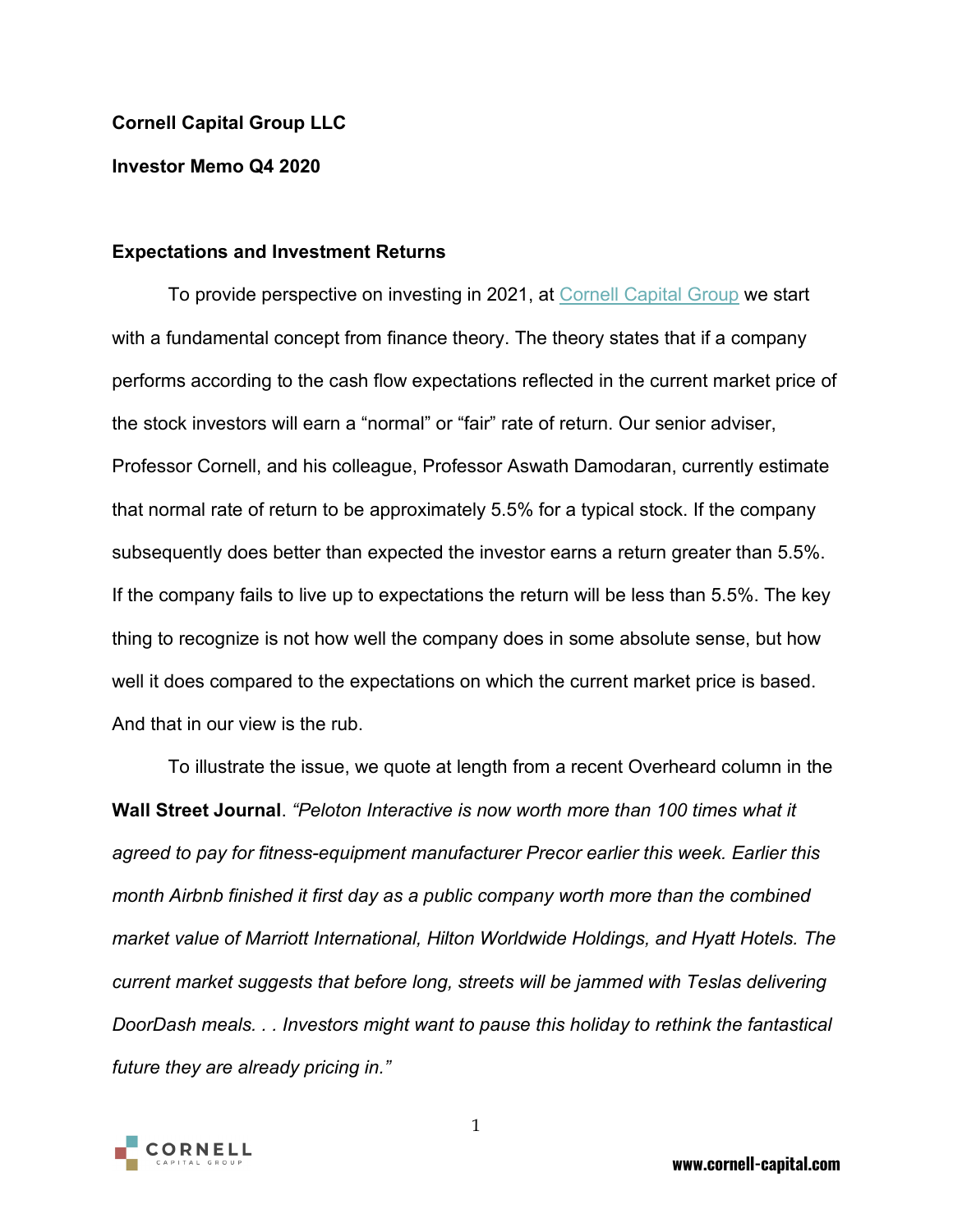Although focused on high profile tech companies like Tesla, Airbnb and DoorDash, the market's optimism is by no means limited to such firms. The entire market has been on a relentless tear since the end of the financial crisis in March 2009. As shown on the graph below between March 2009 and the end of December 2020, the total return on U.S. was approximately 675% or an annual compound growth rate of about 17.39% per year. The enthusiasm of investors is reflected in what we see as a particularly dangerous indicator. On December 28, 2020, the Wall Street Journal reported that margin borrowing at reached an all-time record. If the market were to start to fall, there could be significant forced sales, particularly of high-flying stocks.



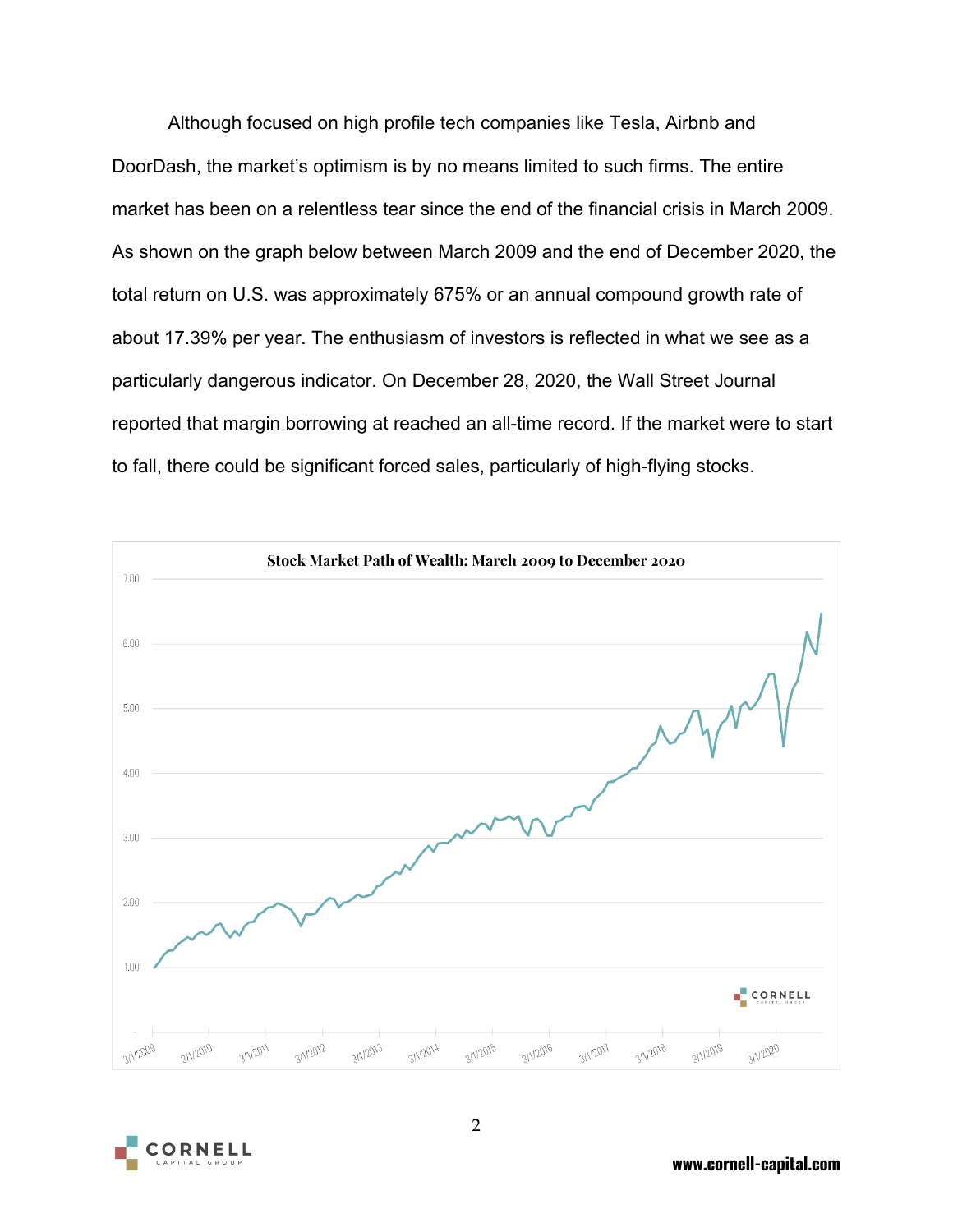### *Pricing and politics*

In our view, politics will also be a market threat in 2020. The Biden administration faces a daunting financial challenge. The pandemic and related stimulus has left the government with record levels of debt. Dealing with that debt is likely to mean higher taxes, greater inflation, or both. Neither is a good sign for the stock market. In addition, there are limits to how much liquidity the Fed can inject without eventually stoking inflation. Although the debt will need to be dealt with at some point, the big question is when. In 2020, Fed policy was highly beneficial for the stock market. 2021 may not be so kind.

#### **Interest rates and Inflation**

The strongest support for the market comes from the level of interest rates. With the yield on ten-year Treasury bonds stuck below 1%, high-grade fixed income securities do not provide stocks with much competition. The low level of interest rates also implies a low discount rate for future cash flows which pushes up the fundamental values of equities. In support of this viewpoint, Nobel Prize winner Robert Shiller has developed a new excess CAPE yield. He begins with the inverse of the CAPE ratio which is essentially an earnings yield. He then deducts the real interest rate on risk-free bonds. The chart shows that the current excess CAPE yield is about 5%. The excess CAPE yield is buoyed by current negative real interest rates. At 5%, the CAPE excess yield is slightly above the post-war average, and well above level seen during the dot.com bubble. For these reasons, Prof. Shiller concludes that stock prices are high, but they are not overly frothy.

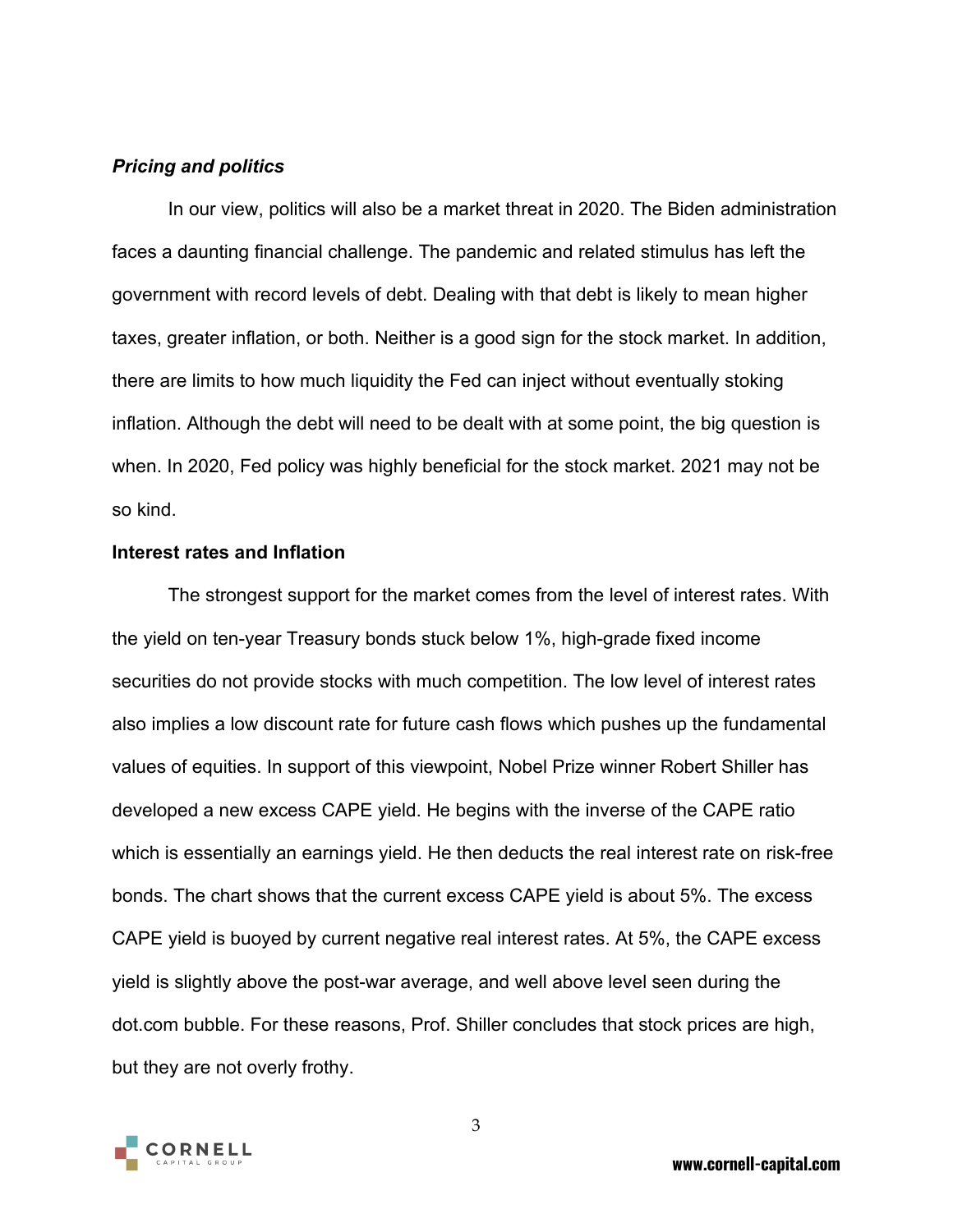

But there is a dark side to the current low interest rates as well. It is hard to see rates going much lower from here. Consequently, falling rates will no longer be a force driving stock prices higher. Although the Fed has stated a desire to keep rates low, if inflation were to rise things could change for two reasons. First, inflation directly puts upward pressure on nominal interest rates. Second, rising inflation could cause the Fed to reverse course and abandon the effort to keep rates constant. In either case, as noted above, stock prices would likely drop.

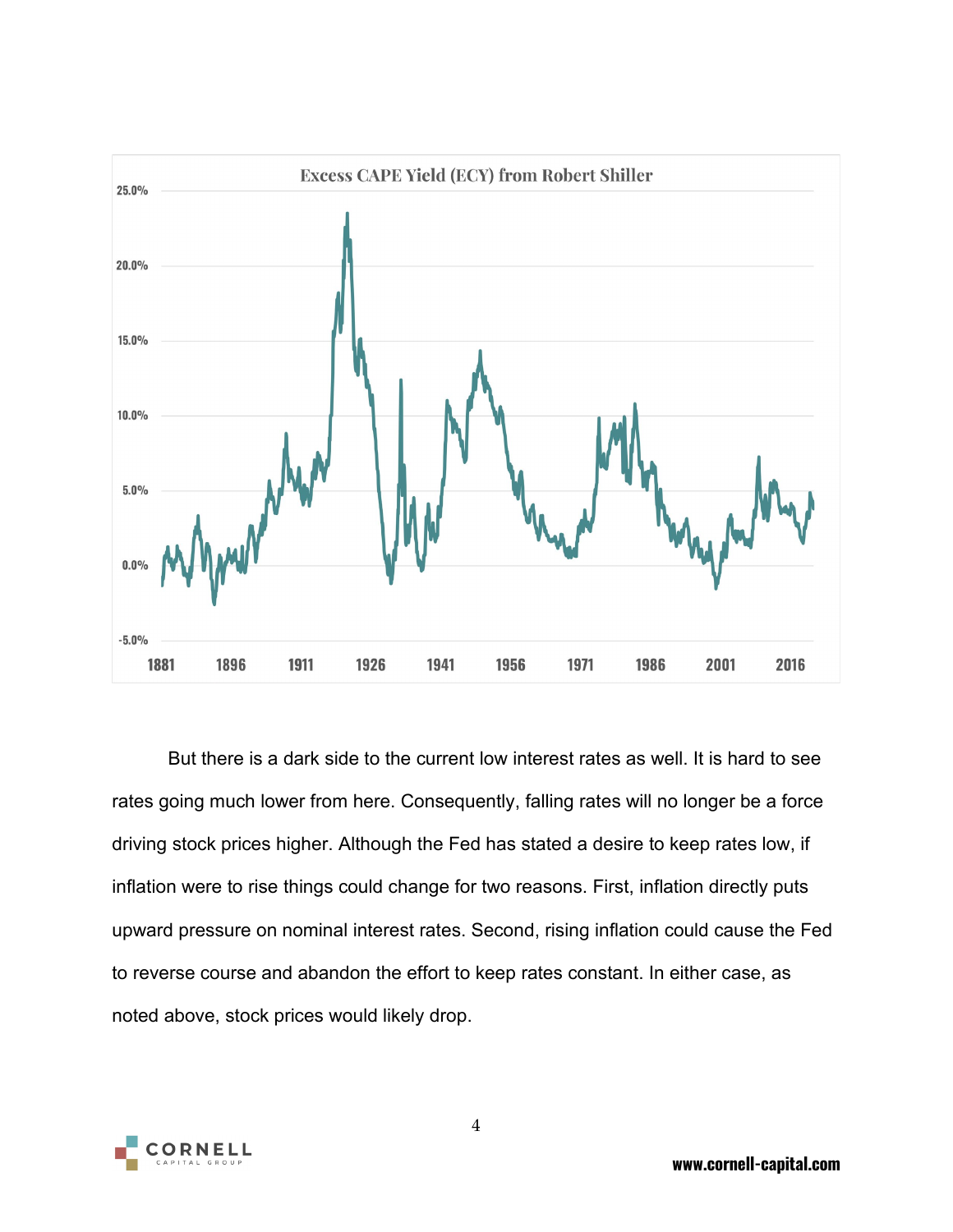### **Virus, Vaccines, and Value**

At Cornell Capital Group, in 2020 we developed two indexes to help track the impact of the pandemic on stock prices: the [CCG Quarantine Index](https://www.cornell-capital.com/quarantine-indexes) and the CCG Anti-[Quarantine Index](https://www.cornell-capital.com/quarantine-indexes) both of which are plotted below. Since the pandemic hit in late February 2020, there as been a dramatic divergence between the indexes. As the chart shows, the Quarantine Index was up over 158% through the end of 2020, whereas the Anti-Quarantine Index actually dropped 11%. It is difficult for us to imagine that the rubber band could be stretched much further, particularly with vaccines now being distributed. We think that traditional value stocks in the Anti-Quarantine Index are likely to outperform the tech stocks in the Quarantine Index in 2021. However, that outperformance could well be due to both indexes falling, but with the Anti-Quarantine falling less.

As a follow up to the Quarantine and Anti-Quarantine indexes, we recently developed the ["CCG Disruption Index"](https://www.cornell-capital.com/blog/2020/12/the-ccg-disruption-index.html) which tracks the performance of companies allegedly changing the way business is done in various industries. Examples include Tesla, NextEra, Zoom, Peloton, Roku, Square, and Uber, among others. This index allows us to track the performance of companies which have lofty expectations impounded in their stock prices.

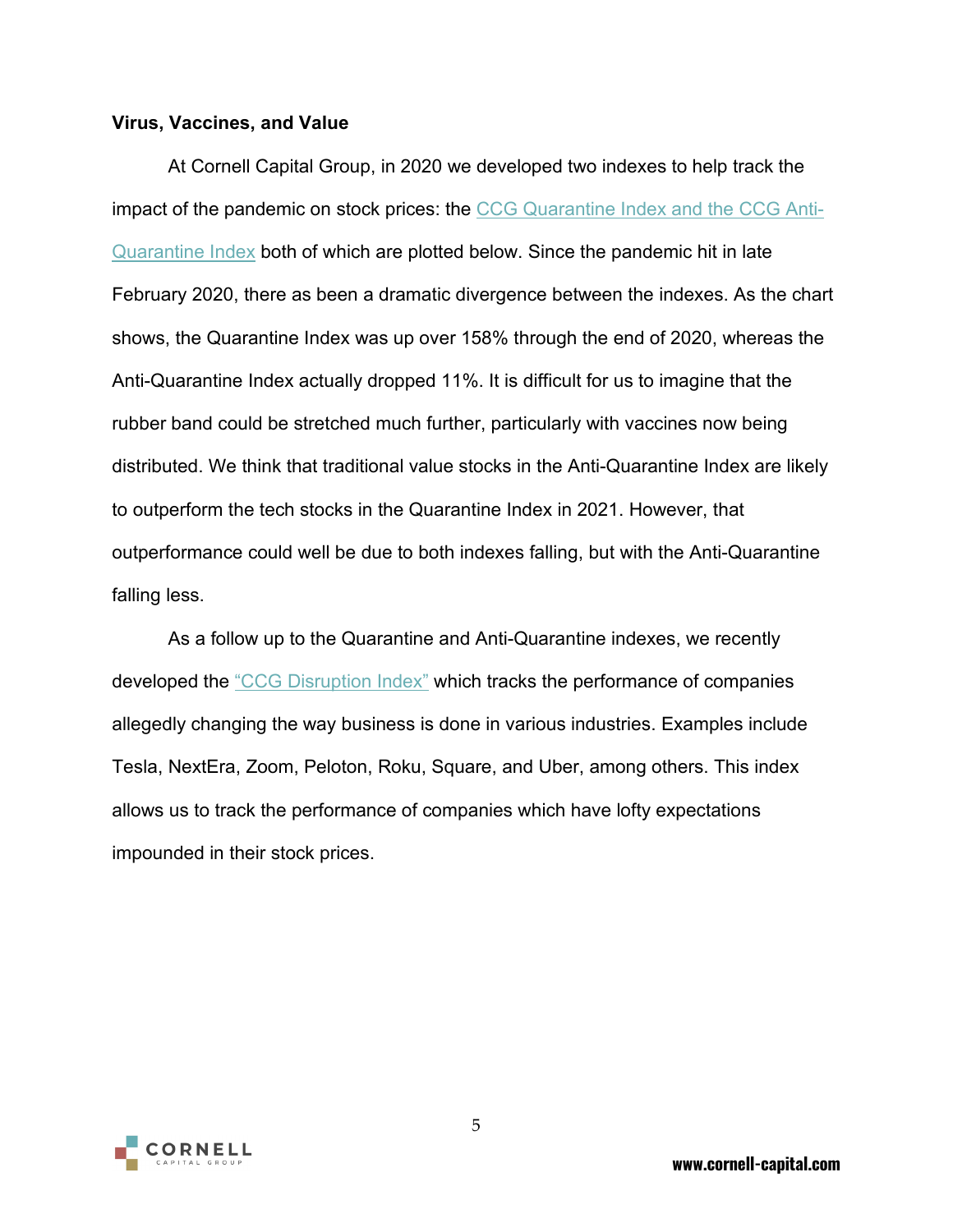

# *Conclusion and Outlook*

To conclude, our view is that 2021 will be "the year of not good enough." This does not mean we are expecting an economic downturn. What it does mean is that the current expectations built into stock prices will be extraordinarily difficult to fulfill. If companies, particularly high-flying companies like Tesla, fail to live up to expectations the result is likely to be significant declines in stock prices. For this reason, we are taking a two-pronged approach in 2021. To the extent we hold unhedged long positions we will focus on value stocks. However, we do not rely solely on traditional metrics such as Price/Book or Price/Earnings to define a "value" stock. Instead, we define "a value